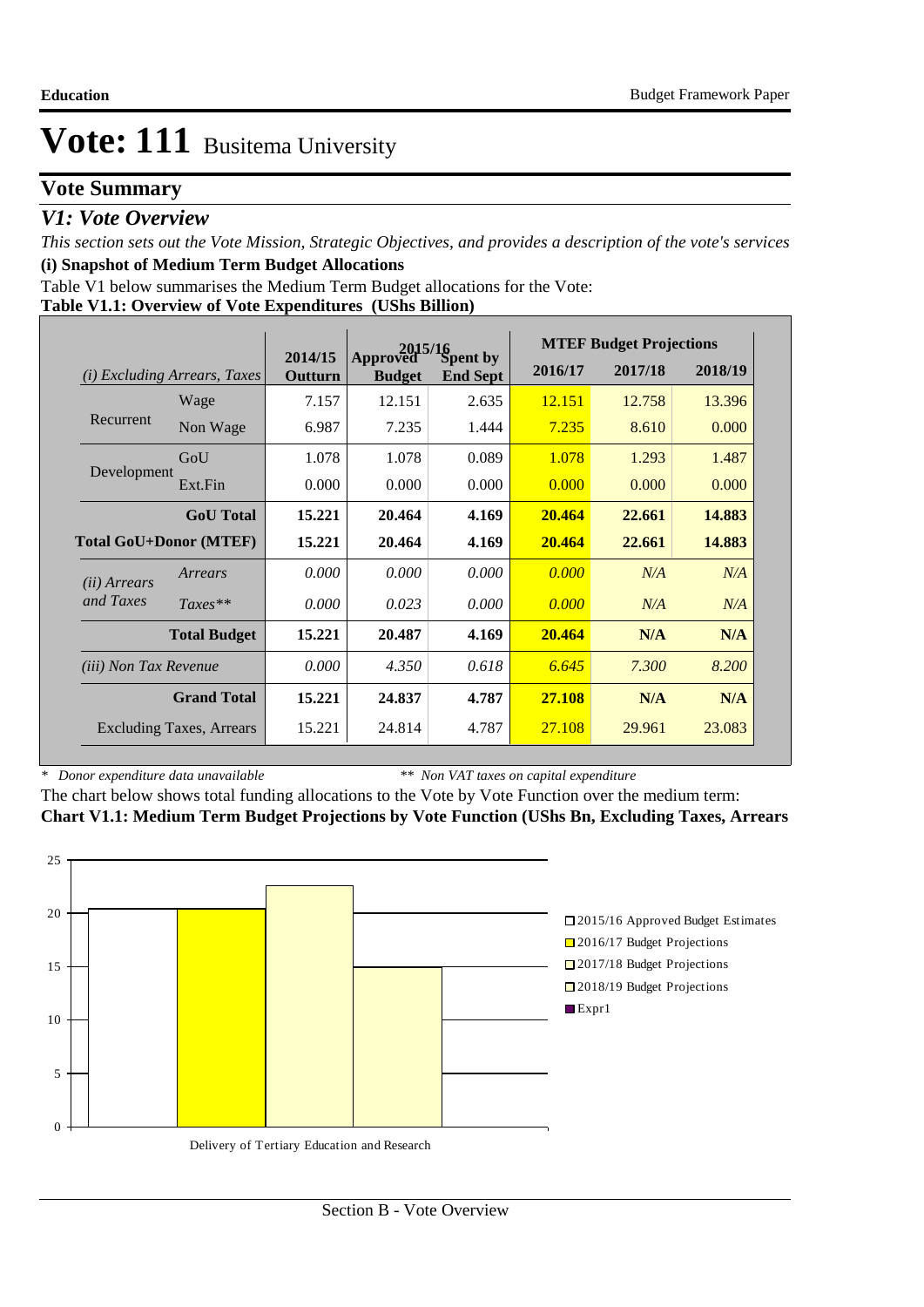### **Vote Summary**

### **(ii) Vote Mission Statement**

The Vote's Mission Statement is:

*To provide high standard training, engage in quality research and outreach for socio-economic transformation and sustainable development.*

### **(iii) Vote Outputs which Contribute to Priority Sector Outcomes**

The table below sets out the vote functions and outputs delivered by the vote which the sector considers as contributing most to priority sector outcomes.

| <b>Sector Outcome 1:</b>                                            | <b>Sector Outcome 2:</b>                                                              | <b>Sector Outcome 3:</b>                                                              |
|---------------------------------------------------------------------|---------------------------------------------------------------------------------------|---------------------------------------------------------------------------------------|
| <b>Improved quality and relevancy of</b><br>education at all levels | <b>Improved</b> equitable access to education                                         | <b>Improved effectiveness and efficiency in</b><br>delivery of the education services |
| Vote Function: 07 51 Delivery of Tertiary Education and Research    |                                                                                       |                                                                                       |
| <b>Outputs Contributing to Outcome 1:</b>                           | <b>Outputs Contributing to Outcome 2:</b>                                             | <b>Outputs Contributing to Outcome 3:</b>                                             |
| None                                                                | <b>Outputs Provided</b>                                                               | <b>Outputs Provided</b>                                                               |
|                                                                     | 075103 Outreach                                                                       | 075101 Teaching and Training                                                          |
|                                                                     | 075104 Students' Welfare                                                              |                                                                                       |
|                                                                     | Capital Purchases                                                                     |                                                                                       |
|                                                                     | 075180 Construction and rehabilitation of<br>learning facilities (Universities)       |                                                                                       |
|                                                                     | 075181 Lecture Room construction and<br>rehabilitation (Universities)                 |                                                                                       |
|                                                                     | 075182 Construction and Rehabilitation<br>of Accomodation Facilities                  |                                                                                       |
|                                                                     | 075184 Campus based construction and<br>rehabilitation (walkways,<br>plumbing, other) |                                                                                       |

#### **Table V1.2: Sector Outcomes, Vote Functions and Key Outputs**

### *V2: Past Vote Performance and Medium Term Plans*

*This section describes past and future vote performance, in terms of key vote outputs and plans to address sector policy implementation issues.* 

### **(i) Past and Future Planned Vote Outputs**

#### *2014/15 Performance*

The University admitted 273 students for Academic Year 2014/15 on Government scheme. The University enrollment stands at 3,072 of which 818 are on Government scheme. Semester 1 examinations were conducted and 32,500 examinations answer booklets were procured.

A total of 1,215 were awarded degrees, diplomas and certificates during the 5th Graduation Ceremony which was held on 3rd October, 2014. Out 1,215 graduands, 345 (29%) were females and 870(71%) males.

Out of the One thousand two hundred (1,200) students who received loans under the Students Loan Scheme to support their University education country wide, 98 beneficiaries were from Busitema University. The University Research Innovations and Dissemination Policy was approved by the University Council and by the end of March 2015, 58 publications by staff in peer reviewed journals were made. The University won competitive research funds as follows:

i. Promotion of a system for Rice Intensification in Eastern Uganda -supported by AICAD (USD 60,000) ii. Food sovereignty (Training of farmers and students in herbal plants)- supported by Vets without Boarders, (VSF) (Euros 70,000)

iii.Survival Plus-Improving maternal health in post conflict areas of Northern Uganda-supported by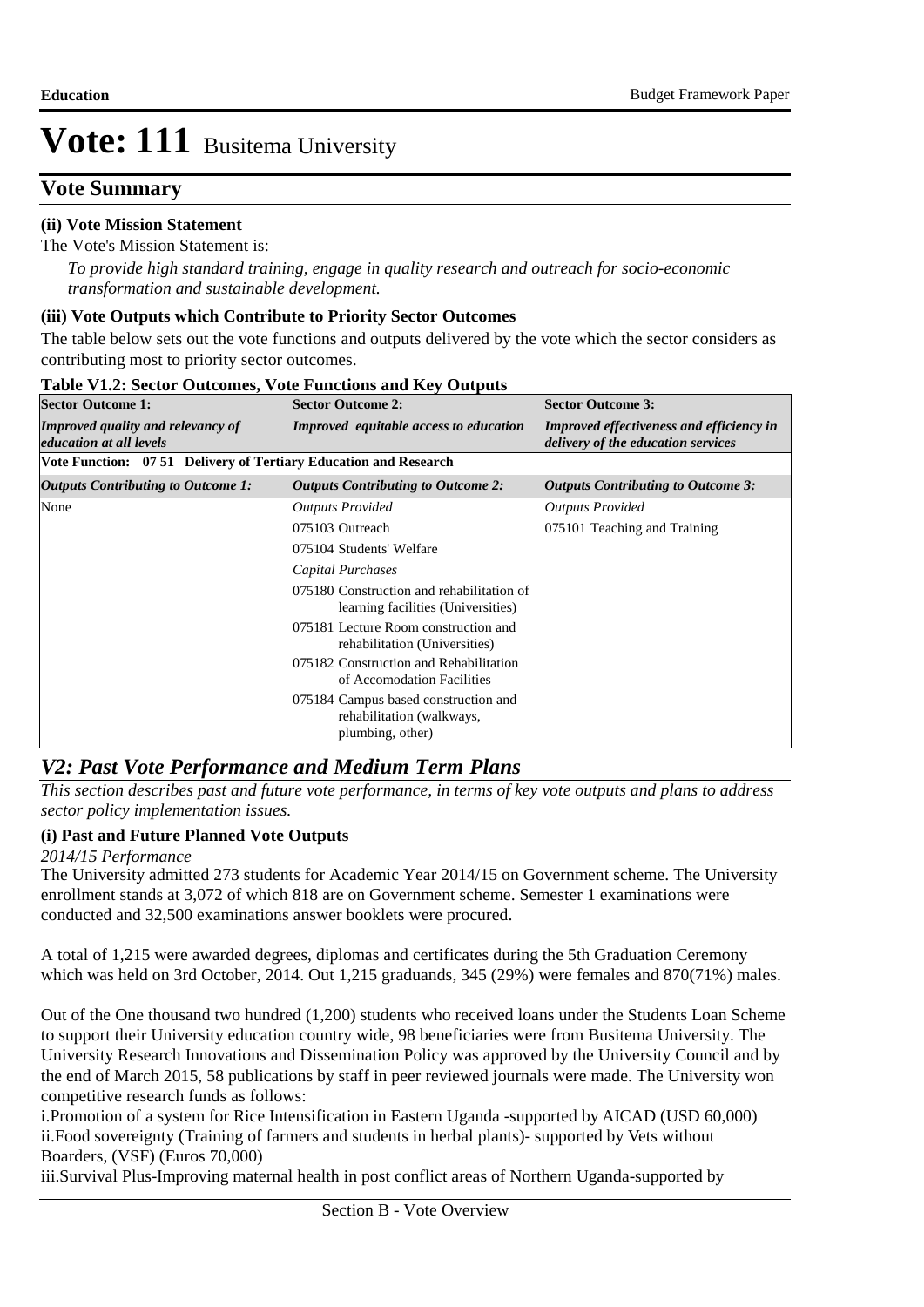### **Vote Summary**

### NORHED (1,120,430 Nok)

iv. The University is currently carrying out a joint research with UMEME Uganda on developing a system which can detect the level of oil in a transformer.

v. The University is implementing a research project titled: Ecologically based management of rodent pests in maize and rice in east Africa' in collaboration with Sokoine University of Agriculture Tanzania and University of Antwerp Belgium. The Faculty will receive \$ 178,326.00.

#### *Preliminary 2015/16 Performance*

1. 3,236 students were taught (not all of them are registered)

2.1,065 students graduated of which  $338$  (32%) females and  $727$  (68) males

3.1,455 students completed their industrial training and 133 students of Science Education completed their teaching practiced

4. Established a 4000 meter square of pasture demonstration garden. The garden is a collection of over 50 different species and varieties of pastures from all over East Africa.

5. One Clean Energy Demonstration project (Bio Gas Technology) developed

6. One banana demonstration project established with variety of drought resistant banana. This is for research purposes and learning

7. LAN installation completed at Busitema Campus

### **Table V2.1: Past and 2016/17 Key Vote Outputs\***

| Vote, Vote Function<br><b>Key Output</b> | 2015/16<br><b>Approved Budget and</b><br><b>Planned outputs</b>                                                                                                                                                                                                                                                                                                                                                                                                                                                                                                                                                                                                                                                                                                                                                                         | <b>Spending and Outputs</b><br><b>Achieved by End Sept</b>                                                                                                                                                                                                                                                                                                                                                                                                                                                                                                                                                                                                                                                                                                                                                                                                                                                                         | 2016/17<br><b>Proposed Budget and</b><br><b>Planned Outputs</b>                                                                                                                                                                                                                                                                                                                                                                                                                                                                                                                                                                                                                                                                             |
|------------------------------------------|-----------------------------------------------------------------------------------------------------------------------------------------------------------------------------------------------------------------------------------------------------------------------------------------------------------------------------------------------------------------------------------------------------------------------------------------------------------------------------------------------------------------------------------------------------------------------------------------------------------------------------------------------------------------------------------------------------------------------------------------------------------------------------------------------------------------------------------------|------------------------------------------------------------------------------------------------------------------------------------------------------------------------------------------------------------------------------------------------------------------------------------------------------------------------------------------------------------------------------------------------------------------------------------------------------------------------------------------------------------------------------------------------------------------------------------------------------------------------------------------------------------------------------------------------------------------------------------------------------------------------------------------------------------------------------------------------------------------------------------------------------------------------------------|---------------------------------------------------------------------------------------------------------------------------------------------------------------------------------------------------------------------------------------------------------------------------------------------------------------------------------------------------------------------------------------------------------------------------------------------------------------------------------------------------------------------------------------------------------------------------------------------------------------------------------------------------------------------------------------------------------------------------------------------|
| <b>Vote: 111 Busitema University</b>     |                                                                                                                                                                                                                                                                                                                                                                                                                                                                                                                                                                                                                                                                                                                                                                                                                                         |                                                                                                                                                                                                                                                                                                                                                                                                                                                                                                                                                                                                                                                                                                                                                                                                                                                                                                                                    |                                                                                                                                                                                                                                                                                                                                                                                                                                                                                                                                                                                                                                                                                                                                             |
|                                          | Vote Function: 0751 Delivery of Tertiary Education and Research                                                                                                                                                                                                                                                                                                                                                                                                                                                                                                                                                                                                                                                                                                                                                                         |                                                                                                                                                                                                                                                                                                                                                                                                                                                                                                                                                                                                                                                                                                                                                                                                                                                                                                                                    |                                                                                                                                                                                                                                                                                                                                                                                                                                                                                                                                                                                                                                                                                                                                             |
| <b>Output: 075101</b>                    | <b>Teaching and Training</b>                                                                                                                                                                                                                                                                                                                                                                                                                                                                                                                                                                                                                                                                                                                                                                                                            |                                                                                                                                                                                                                                                                                                                                                                                                                                                                                                                                                                                                                                                                                                                                                                                                                                                                                                                                    |                                                                                                                                                                                                                                                                                                                                                                                                                                                                                                                                                                                                                                                                                                                                             |
| Description of Outputs:                  | -3791 students taught and<br>examined out of which 610<br>government continuing<br>students, 243 government<br>fresher's, 1150 private<br>continuing students and 1788<br>private fresher's.<br>-1,367 students graduated of<br>which 494 certificates, 591<br>diplomas and 282 bachelors.<br>-Two semester examinations<br>conducted<br>-Two staff capacity building<br>training conducted<br>-Three programs reviewed<br>- Two Semester exams reviewed<br>by external examiners twice<br>-1579 students of 2nd and 3rd<br>year attached to Industries and<br>supervised during the recess<br>term<br>382 first year students to be<br>given vocational training during<br>recess term.<br>-61 second year students of<br>BCT trained in micro-computer<br>based instrumentation and lab<br>systems.<br>-51 students of BCT trained in | 3,236 students were taught (not<br>all of them are registered)<br>2. 1,065 students graduated<br>of which 338 (32%) females<br>and 727 (68) males<br>One science exhibition was<br>3.<br>carried out by BCT department<br>4. 1,455 students completed<br>their industrial training and 133<br>students of Science Education<br>completed their teaching<br>practiced<br>5. 7 academic programs were<br>reviewed (Program of B.Sc.<br>Degree in Animal Production<br>and Management, B.Sc. In<br>Agriculture, Bachelor degree in<br>Agribusiness; Diploma in<br>Animal Production, Diploma in<br>Crop Production, Certificate in<br>General Agriculture and B.Sc.<br>In Agro-Processing Engineering) -380 students carried out<br>6. 382 first year students were<br>given vocational training during<br>recess term.<br>7. 2 Admission ceremonies<br>conducted<br>8. 9,000 Registration forms &<br>3,000 registration certificates | -3741 students taught and<br>examined for two semesters of<br>which 808 are government.<br>-1,167 students graduated.<br>-Two semester examinations<br>conducted<br>- Four program reviewed<br>- Two Semester exams<br>conducted and reviewed by<br>external examiners twice<br>-Five program developed and<br>accredited<br>-8 e-resources access<br>subscripted to<br>-200 title of books purchased<br>-1379 students of 2nd and 3rd<br>year attached to Industries and<br>supervised during the recess<br>term<br>-382 first year students given<br>vocational training during<br>recess term.<br>teaching practice<br>-562 proposals and projects for<br>final year students vetted and<br>approved.<br>-1 min Tracer study carried out |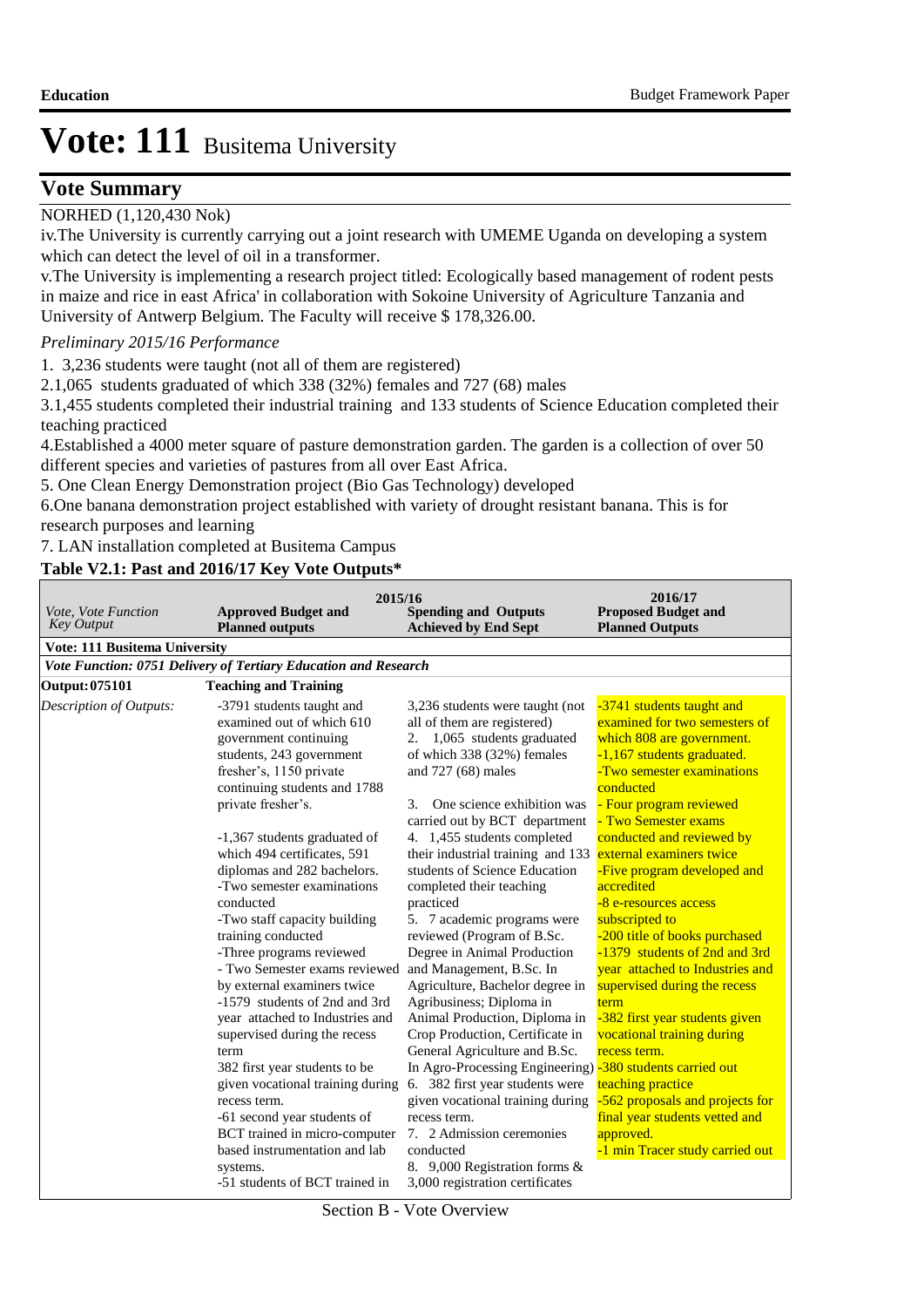## **Vote Summary**

| Vote, Vote Function<br><b>Key Output</b>                               | <b>Approved Budget and</b><br><b>Planned outputs</b>                                                                                                                                                                                                                                                                                                                                                                                                                                                                                                                                                                                                                                                                                                                                                                                                 | 2015/16 | <b>Spending and Outputs</b><br><b>Achieved by End Sept</b>                                                                                                                                                                                                                                                                                                                                                                                                                                                                                                                 |       | 2016/17<br><b>Proposed Budget and</b><br><b>Planned Outputs</b>                                                                                                                                                                                                                                                                                                                                                                                                                                                                                                                                                                                                      |        |
|------------------------------------------------------------------------|------------------------------------------------------------------------------------------------------------------------------------------------------------------------------------------------------------------------------------------------------------------------------------------------------------------------------------------------------------------------------------------------------------------------------------------------------------------------------------------------------------------------------------------------------------------------------------------------------------------------------------------------------------------------------------------------------------------------------------------------------------------------------------------------------------------------------------------------------|---------|----------------------------------------------------------------------------------------------------------------------------------------------------------------------------------------------------------------------------------------------------------------------------------------------------------------------------------------------------------------------------------------------------------------------------------------------------------------------------------------------------------------------------------------------------------------------------|-------|----------------------------------------------------------------------------------------------------------------------------------------------------------------------------------------------------------------------------------------------------------------------------------------------------------------------------------------------------------------------------------------------------------------------------------------------------------------------------------------------------------------------------------------------------------------------------------------------------------------------------------------------------------------------|--------|
|                                                                        | Radio propagation and antenna<br>development.<br>-562 proposals and projects for<br>final year students vetted and<br>approved.                                                                                                                                                                                                                                                                                                                                                                                                                                                                                                                                                                                                                                                                                                                      |         | printed<br>9. Career guidance given to<br>students in 3 schools<br>10. One user education for<br>students and one e-resources<br>training for staff carried out at<br>Namasagali Campus<br>11. 61 second year students of<br>BCT trained in micro-computer<br>based instrumentation and lab<br>systems.<br>12. 51 students of BCT trained<br>in Radio propagation and<br>antenna development.<br>13. 562 proposals and projects<br>for final year students vetted<br>and approved.<br>14. 1 management retreat on<br>performance evaluation held<br>15. 16 staff recruited |       |                                                                                                                                                                                                                                                                                                                                                                                                                                                                                                                                                                                                                                                                      |        |
| Performance Indicators:                                                |                                                                                                                                                                                                                                                                                                                                                                                                                                                                                                                                                                                                                                                                                                                                                                                                                                                      |         |                                                                                                                                                                                                                                                                                                                                                                                                                                                                                                                                                                            |       |                                                                                                                                                                                                                                                                                                                                                                                                                                                                                                                                                                                                                                                                      |        |
| No. of students graduating<br>No. of academic programmes 18<br>offered | 1246                                                                                                                                                                                                                                                                                                                                                                                                                                                                                                                                                                                                                                                                                                                                                                                                                                                 |         | 1065<br>19                                                                                                                                                                                                                                                                                                                                                                                                                                                                                                                                                                 |       | 1167<br>23                                                                                                                                                                                                                                                                                                                                                                                                                                                                                                                                                                                                                                                           |        |
| Output Cost: UShs Bn:                                                  | 10.696                                                                                                                                                                                                                                                                                                                                                                                                                                                                                                                                                                                                                                                                                                                                                                                                                                               |         | UShs Bn:                                                                                                                                                                                                                                                                                                                                                                                                                                                                                                                                                                   | 1.899 | <b>UShs Bn:</b>                                                                                                                                                                                                                                                                                                                                                                                                                                                                                                                                                                                                                                                      | 13.508 |
| <b>Output: 075103</b>                                                  | Outreach                                                                                                                                                                                                                                                                                                                                                                                                                                                                                                                                                                                                                                                                                                                                                                                                                                             |         |                                                                                                                                                                                                                                                                                                                                                                                                                                                                                                                                                                            |       |                                                                                                                                                                                                                                                                                                                                                                                                                                                                                                                                                                                                                                                                      |        |
| Description of Outputs:                                                | - 1000 trees planted around the<br>boundaries of the University<br>land at all campuses.<br>- To organize HIV /AIDS<br>sensitization workshops for the<br>students and communities<br>around all campuses i.e. 4<br>workshops)<br>- To train farmers in best<br>practices in conjunction with<br>NAADS in Soroti and Serere<br>districts.<br>-To establish collaborations and in kuroiler chicken rearing.<br>linkages with the neighboring<br>communities<br>-Engaging rural communities in<br>Soroti in kuroiler chicken<br>rearing.<br>- Training of the local<br>community in the use of herbs<br>to treat cattle to improve<br>household income of the rural<br>communities around Soroti<br>district.<br>-12 prototypes per department<br>tested in various areas of<br>Uganda.<br>-To participate in at least two<br>National Trade Shows and |         | 1.480 farmers have been<br>reached mainly in areas of good<br>farm practices, bee keeping, and<br>animal treatment using local<br>herbs.<br>2. One HIV /AIDS<br>sensitization workshops<br>organised for the students and<br>communities around all<br>campuses<br>3. 70 farmers in rural<br>communities of Soroti engaged<br>4. 3 Prototypes tested in<br>various areas of Uganda.                                                                                                                                                                                        |       | - 3000 trees planted around the<br>boundaries of the University<br>land at all campuses.<br>- 6 HIV / AIDS sensitization<br>workshops for the students and<br>communities around all<br>campuses carried out<br>-1 hatchery established<br>480 farmers trained best<br>practices in conjunction with<br>wealth creation in Soroti and<br>Serere districts.<br>- 480 farmers trained in the use<br>of local herbs to treat cattle to<br>improve household income of<br>the rural communities around<br>Soroti district.<br>-12 prototypes per department<br>tested in various areas of<br>Uganda.<br>-Exhibited in two National<br><b>Trade Shows and exhibition.</b> |        |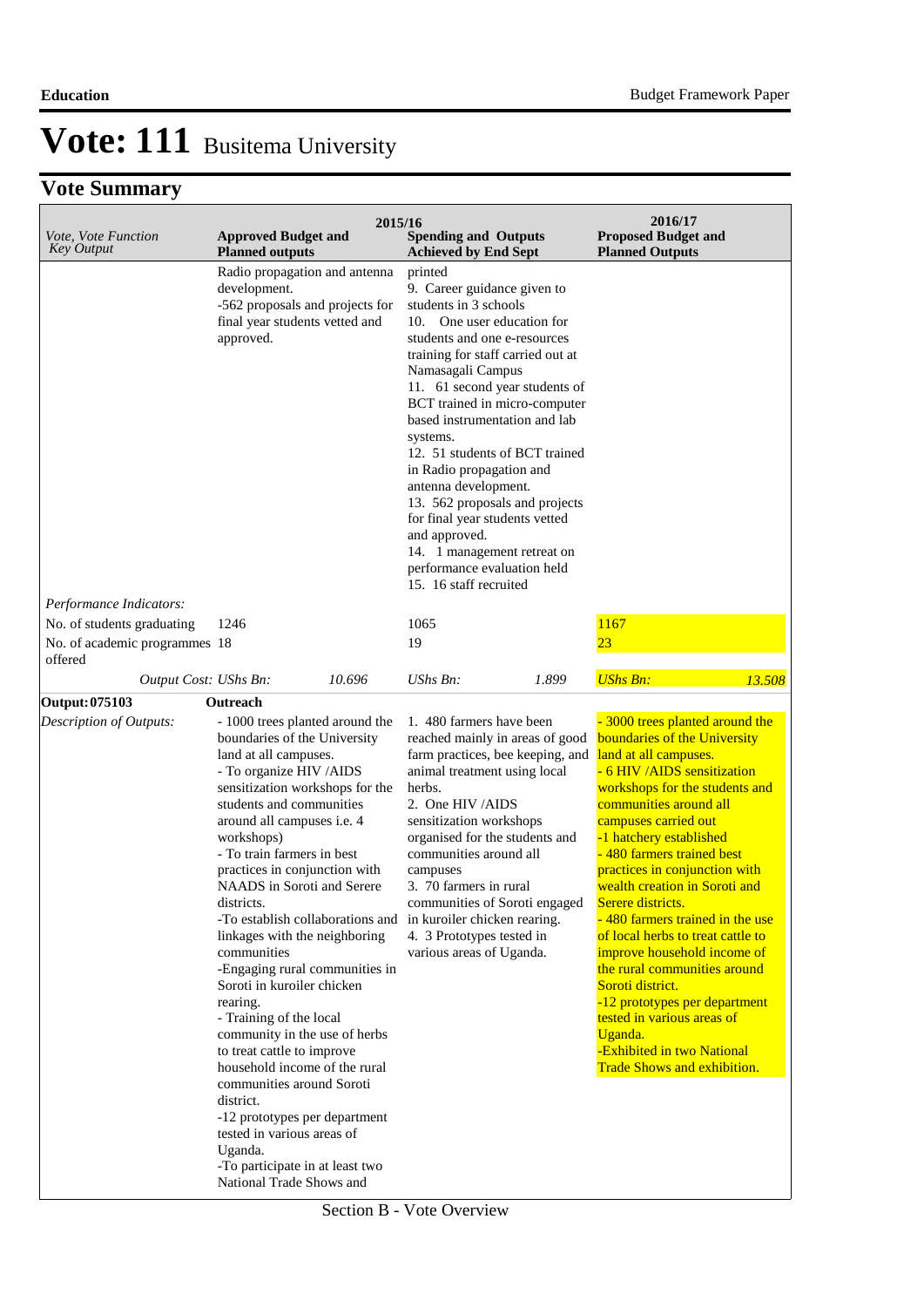### **Vote Summary**

| Vote, Vote Function<br><b>Key Output</b> | <b>Approved Budget and</b><br><b>Planned outputs</b>                                                                                                                                                                                                                                                                                                                                                                                                                                                                                                                     | 2015/16 | <b>Spending and Outputs</b><br><b>Achieved by End Sept</b>                                                                                                                                                                                                             |                                                                                                      | 2016/17<br><b>Proposed Budget and</b><br><b>Planned Outputs</b>                                                                                                                                                                                                                                        |                               |
|------------------------------------------|--------------------------------------------------------------------------------------------------------------------------------------------------------------------------------------------------------------------------------------------------------------------------------------------------------------------------------------------------------------------------------------------------------------------------------------------------------------------------------------------------------------------------------------------------------------------------|---------|------------------------------------------------------------------------------------------------------------------------------------------------------------------------------------------------------------------------------------------------------------------------|------------------------------------------------------------------------------------------------------|--------------------------------------------------------------------------------------------------------------------------------------------------------------------------------------------------------------------------------------------------------------------------------------------------------|-------------------------------|
|                                          | exhibition.<br>-At least two workshops and<br>seminars to be conducted per<br>Department.<br>-18 study tours to be carried out<br>for the six departments.                                                                                                                                                                                                                                                                                                                                                                                                               |         |                                                                                                                                                                                                                                                                        |                                                                                                      |                                                                                                                                                                                                                                                                                                        |                               |
| Output Cost: UShs Bn:                    |                                                                                                                                                                                                                                                                                                                                                                                                                                                                                                                                                                          | 0.225   | $UShs Bn$ :                                                                                                                                                                                                                                                            | 0.026                                                                                                | <b>UShs Bn:</b>                                                                                                                                                                                                                                                                                        | 0.078                         |
| <b>Output: 075104</b>                    | <b>Students' Welfare</b>                                                                                                                                                                                                                                                                                                                                                                                                                                                                                                                                                 |         |                                                                                                                                                                                                                                                                        |                                                                                                      |                                                                                                                                                                                                                                                                                                        |                               |
| Description of Outputs:                  | - 1008 students paid feeding<br>and accommodation allowances<br>at a rate of UGX 4,500 per day<br>for 238 days in an academic<br>year and 70 days for recess term 2. Fresher's ball hosted in 4<br>activities<br>- To provide Health and Sports<br>facilities to all students at all<br>campuses.-<br>- To provide a conducive living<br>environment by rehabilitating<br>all Hostels and cleaning the<br>compounds at all campuses.<br>- To provide Utility services<br>(water and electricity) to<br>students by timely payment of<br>bills as and when they fall due. |         | for feeding and Living out<br>Allowance for Q1 to a tune of<br>202, 202, 466, 500.<br>Campuses<br>purchased<br>4. 2 Sports tournaments in<br>Volley ball, Chess held.<br>5. Inter hall games were held<br>from which intercampus teams<br>are derived.<br>for 3 months | 1. 856 Students have been paid<br>3. 1784 Under Graduate gowns<br>6. Water and electricity bill paid | - 808 students paid feeding and<br>rate of UGX 4,500 per day for<br>238 days in an academic year<br>and 70 days for recess term<br>activities<br>-1 Guild Election conducted<br>-1500 Under graduate gowns<br>purchased<br>-15 teams participated in the<br>17th AUU games<br>-2000 students counseled | accommodation allowances at a |
| Performance Indicators:                  |                                                                                                                                                                                                                                                                                                                                                                                                                                                                                                                                                                          |         |                                                                                                                                                                                                                                                                        |                                                                                                      |                                                                                                                                                                                                                                                                                                        |                               |
| No. of Students' Welfare<br>supported.   | 1093                                                                                                                                                                                                                                                                                                                                                                                                                                                                                                                                                                     |         | 856                                                                                                                                                                                                                                                                    |                                                                                                      |                                                                                                                                                                                                                                                                                                        |                               |
| No. of Students' Welfare<br>supported    |                                                                                                                                                                                                                                                                                                                                                                                                                                                                                                                                                                          |         |                                                                                                                                                                                                                                                                        |                                                                                                      | 3741                                                                                                                                                                                                                                                                                                   |                               |
| Output Cost: UShs Bn:                    |                                                                                                                                                                                                                                                                                                                                                                                                                                                                                                                                                                          | 2.765   | $UShs Bn$ :                                                                                                                                                                                                                                                            | 0.473                                                                                                | <b>UShs Bn:</b>                                                                                                                                                                                                                                                                                        | 2.124                         |
| <b>Vote Function Cost</b>                | <b>UShs Bn:</b>                                                                                                                                                                                                                                                                                                                                                                                                                                                                                                                                                          |         | 24.837 UShs Bn:                                                                                                                                                                                                                                                        |                                                                                                      | 4.169 UShs Bn:                                                                                                                                                                                                                                                                                         | 27.108                        |
| <b>Cost of Vote Services:</b>            | UShs Bn:                                                                                                                                                                                                                                                                                                                                                                                                                                                                                                                                                                 |         | 24.814 UShs Bn:                                                                                                                                                                                                                                                        |                                                                                                      | 4.169 UShs Bn:                                                                                                                                                                                                                                                                                         | 27.108                        |

*\* Excluding Taxes and Arrears*

*2016/17 Planned Outputs*

-3741 students taught and examined for two semesters of which 808 are government.

- -1,167 students graduated.
- -Two semester examinations conducted
- Four program reviewed
- Two Semester exams conducted and reviewed by external examiners twice
- -Five program developed and accredited
- -8 e-resources access subscripted to
- -200 title of books purchased
- -1379 students of 2nd and 3rd year attached to Industries and supervised during the recess term
- -382 first year students given vocational training during recess term.
- -380 students carried out teaching practice
- -562 proposals and projects for final year students vetted and approved.
- -1 min Tracer study carried out
- 3000 trees planted around the boundaries of the University land at all campuses.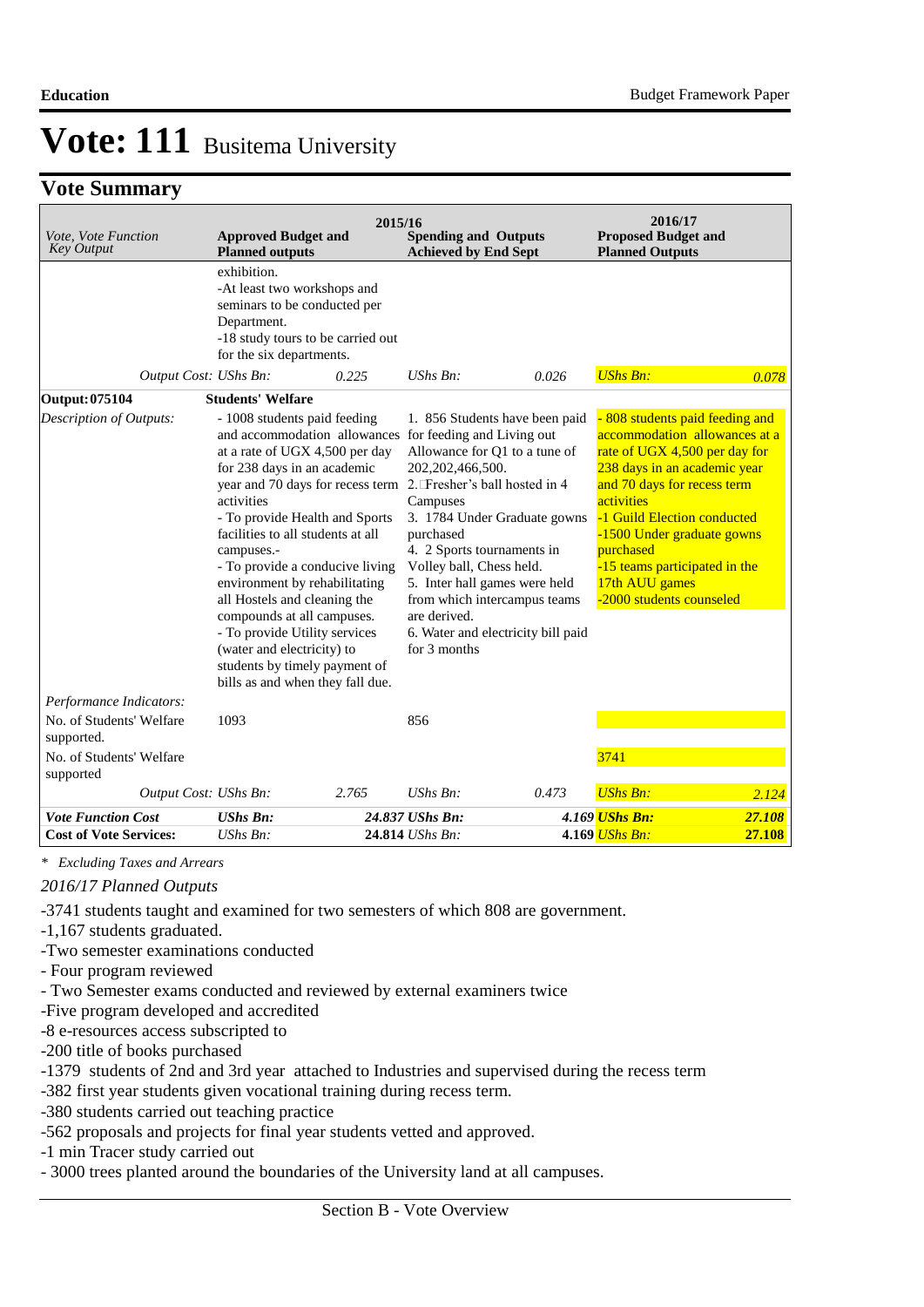### **Vote Summary**

- 6 HIV /AIDS sensitization workshops for the students and communities around all campuses carried out

-1 hatchery established

- 480 farmers trained best practices in conjunction with wealth creation in Soroti and Serere districts.

- 480 farmers trained in the use of local herbs to treat cattle to improve household income of the rural communities around Soroti district.

-102 publications published by staff in different reorganized Journals.

Construction of lecture blocks phase 2 at Arapai and Mbale campuses

### **Table V2.2: Past and Medum Term Key Vote Output Indicators\***

|                                                                |                           | 2015/16                 |                                      |                | <b>MTEF Projections</b> |                  |
|----------------------------------------------------------------|---------------------------|-------------------------|--------------------------------------|----------------|-------------------------|------------------|
| Vote Function Key Output<br><b>Indicators and Costs:</b>       | 2014/15<br><b>Outturn</b> | <b>Approved</b><br>Plan | <b>Outturn by</b><br><b>End Sept</b> | 2016/17        | 2017/18                 | 2018/19          |
| <b>Vote: 111 Busitema University</b>                           |                           |                         |                                      |                |                         |                  |
| Vote Function:0751 Delivery of Tertiary Education and Research |                           |                         |                                      |                |                         |                  |
| No. of academic programmes offered                             |                           | 18                      | 19                                   | 23             | 26                      | 30               |
| No. of students graduating                                     |                           | 1246                    | 1065                                 | 1167           | 1304                    | 1396             |
| No. of Students' Welfare supported                             |                           |                         |                                      | 3741           | 3971                    | 4236             |
| No. of Students' Welfare supported.                            |                           | 1093                    | 856                                  |                |                         |                  |
| No. of computer rooms constructed                              |                           | $\mathbf{0}$            | $\Omega$                             | $\Omega$       | $\mathbf{0}$            | $\boldsymbol{0}$ |
| No. of computer rooms rehabilitated                            |                           | 0                       | $\Omega$                             |                | $\overline{0}$          | $\mathbf{0}$     |
| No. of Libraries Constructed                                   |                           | 0                       | $\Omega$                             |                |                         |                  |
| No. of Libraries Rehabilitated                                 |                           | $\mathbf{0}$            | $\theta$                             | $\Omega$       | $\Omega$                | $\overline{0}$   |
| No. of Science blocks/Laboratories                             |                           | $\mathbf{0}$            | $\Omega$                             | $\overline{0}$ |                         | 1                |
| constructed                                                    |                           |                         |                                      |                |                         |                  |
| No. of Science blocks/Laboratories                             |                           | $\mathbf{0}$            | $\vert 0 \vert$                      | $\overline{0}$ | 1                       | 1                |
| rehabilitated                                                  |                           |                         |                                      |                |                         |                  |
| No. of lecture rooms constructed                               |                           | 2                       | $\overline{0}$                       |                | $\overline{2}$          |                  |
| No. of lecture rooms rehabilitated                             |                           | $\mathbf{0}$            | $\Omega$                             |                |                         |                  |
| No. of residential staff houses                                |                           | $\boldsymbol{0}$        | $\theta$                             | $\overline{0}$ | 14                      | $\mathbf{0}$     |
| constructed                                                    |                           |                         |                                      |                |                         |                  |
| No. of residential staff houses                                |                           | $\mathbf{0}$            | $\Omega$                             | $\overline{0}$ | $\Omega$                | 02               |
| rehabilitated                                                  |                           |                         |                                      |                |                         |                  |
| No. of student dormatories<br>constructed                      |                           | $\theta$                | $\overline{0}$                       | $\overline{0}$ | 02                      | 01               |
| No. of student dormatories                                     |                           |                         |                                      | $\overline{0}$ | $\overline{0}$          | 02               |
| rehabilitated                                                  |                           | $\mathbf{0}$            | $\overline{0}$                       |                |                         |                  |
| No. of campus based infrastructure                             |                           | $\theta$                | $\overline{0}$                       | $\overline{4}$ | 6                       | 4                |
| developments undertaken                                        |                           |                         |                                      |                |                         |                  |
| <b>Vote Function Cost (UShs bn)</b>                            | 15.221                    | 24.814                  | 4.169                                | 27.108         | 29.961                  | 23.083           |
| <b>Cost of Vote Services (UShs Bn)</b>                         | 15.221                    | 24.814                  | 4.169                                | 27.108         | 29.961                  | 23.083           |

#### *Medium Term Plans*

The University will focus on improving ICT infrastructure to improve on quality and access of teaching and research, establishment of water sources, maintenance of the Sports Centre and establishment of a Science and Industrial park at Busitema Campus. It will also focus on construction of lecture blocks to able the University to accommodate the Post-graduate programs.

### **(ii) Efficiency of Vote Budget Allocations**

The University will focus on investment in ICT infrastructure to reduce the costs of managing a multicampus model University. This will also help in integrating ICT in learning e.g e-learning

#### **Table V2.3: Allocations to Key Sector and Service Delivery Outputs over the Medium Term**

|                                 | $(i)$ Allocation (Shs Bn)       |  | (ii) % Vote Budget              |  |  |
|---------------------------------|---------------------------------|--|---------------------------------|--|--|
| <b>Billion Uganda Shillings</b> | 2015/16 2016/17 2017/18 2018/19 |  | 2015/16 2016/17 2017/18 2018/19 |  |  |
|                                 |                                 |  |                                 |  |  |

Section B - Vote Overview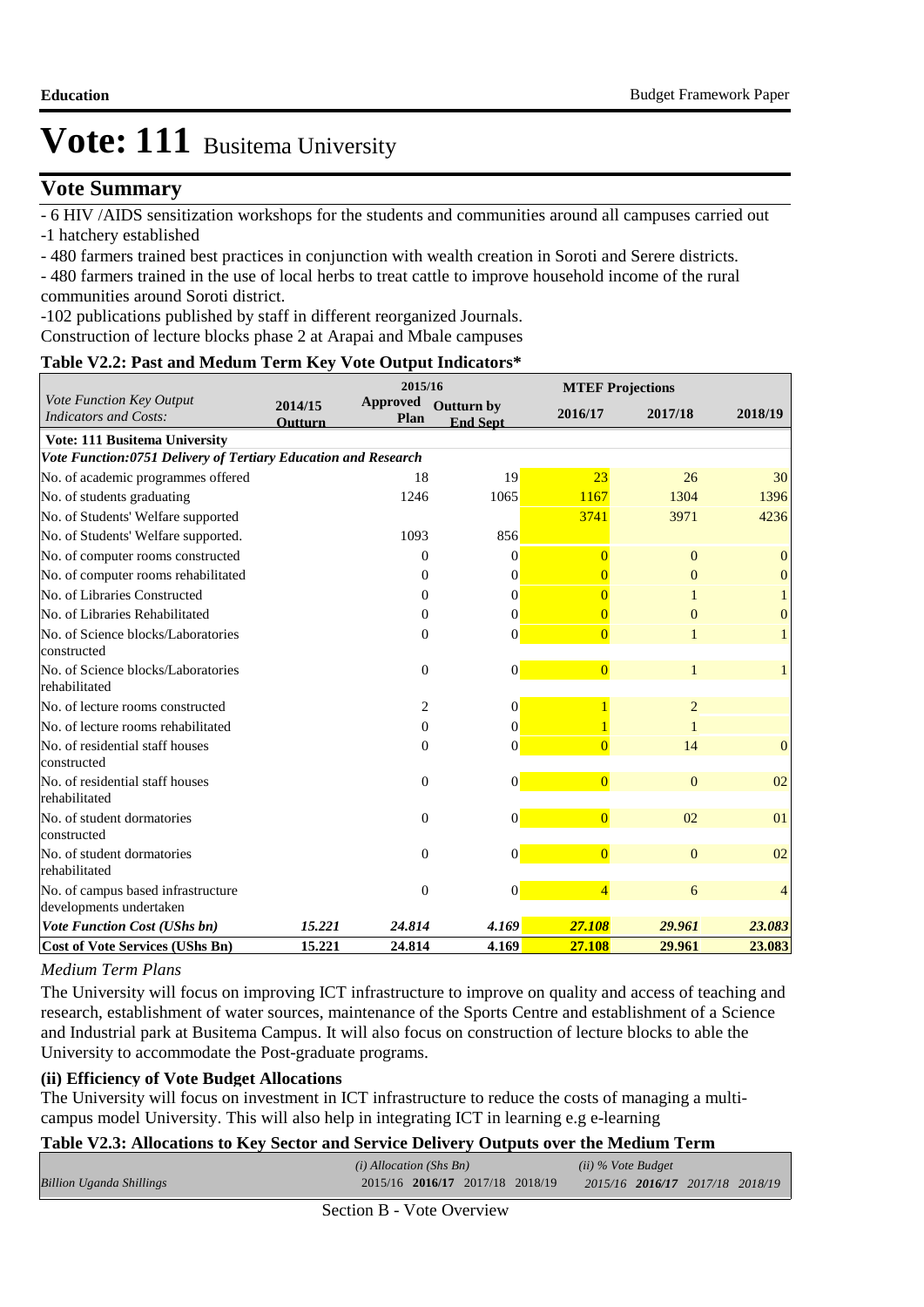### **Vote Summary**

|                                 | $(i)$ Allocation (Shs Bn) |                                 |      | $(ii)$ % Vote Budget |          |          |                                 |          |
|---------------------------------|---------------------------|---------------------------------|------|----------------------|----------|----------|---------------------------------|----------|
| <b>Billion Uganda Shillings</b> |                           | 2015/16 2016/17 2017/18 2018/19 |      |                      |          |          | 2015/16 2016/17 2017/18 2018/19 |          |
| <b>Key Sector</b>               | 13.7                      | 15.7                            | 17.4 | 10.5                 | $55.2\%$ | $57.9\%$ | 58.0%                           | $45.5\%$ |
| Service Delivery                | 13.7                      | 15.7                            | 17.4 | 10.5                 | $55.2\%$ | $57.9\%$ | 58.0%                           | $45.5\%$ |

The country inflation rate will reduce hence the the reduction in Unit cost

#### **Table V2.4: Key Unit Costs of Services Provided and Services Funded (Shs '000)**

| <b>Unit Cost</b><br><b>Description</b>                                 | Actual<br>2014/15 | <b>Planned</b><br>2015/16 | <b>Actual</b><br>by Sept | <b>Proposed</b><br>2016/17 | <b>Costing Assumptions and Reasons for</b><br>any Changes and Variations from Plan                                                                                              |
|------------------------------------------------------------------------|-------------------|---------------------------|--------------------------|----------------------------|---------------------------------------------------------------------------------------------------------------------------------------------------------------------------------|
| Vote Function:0751 Delivery of Tertiary Education and Research         |                   |                           |                          |                            |                                                                                                                                                                                 |
| Utility Bills                                                          | 350,000,000       | 350,000,000               | 350,000,000              | 350,000,000                | Electricity, Water, telephones, finance<br>costs, internet services, building repairs<br>and maintainance, motor vehicle running<br>costs, travel costs and related allowances. |
| Salaries of staff                                                      | 7,191             | 12,972                    | 11,540                   | 15,855                     | Basic salaries, other employee<br>allowances, NSSF, PAYE, gratuity<br>contributions, benefits, extra workload.                                                                  |
| Feeding and<br>accommodation<br>Allowances for<br>Government Students. | 1.191             | 1.191                     | 1,191                    | 1.191                      | This is the total number of Government<br>supported students                                                                                                                    |

#### **(iii) Vote Investment Plans**

The annual development budgetary allocation for Busitema University is UGX.1,078,000,000. This translates into UGX.215, 600,000 per campus to cater for infrastructure, furniture, ICT and major repairs. These funds are meager for the development of a multi-Campus model University like Busitema and taking into account that the University inherited these campuses without the necessary infrastructure.

### **Table V2.5: Allocations to Capital Investment over the Medium Term**

|                                           | $(i)$ Allocation (Shs Bn) |                                 |             |      | $(ii)$ % Vote Budget |          |                                 |           |
|-------------------------------------------|---------------------------|---------------------------------|-------------|------|----------------------|----------|---------------------------------|-----------|
| <b>Billion Uganda Shillings</b>           |                           | 2015/16 2016/17 2017/18 2018/19 |             |      |                      |          | 2015/16 2016/17 2017/18 2018/19 |           |
| Consumption Expendture (Outputs Provided) | 23.1                      | 25.3                            | 24.1        | 17.2 | $93.3\%$             | $93.4\%$ | 80.3%                           | 74.4%     |
| Investment (Capital Purchases)            | 1.7                       | 1.8                             | 5.9         | 5.9  | $6.7\%$              | 6.6%     | 19.7%                           | 25.6%     |
| <b>Grand Total</b>                        | 24.8                      | 27.1                            | <b>30.0</b> | 23.1 | $100.0\%$            |          | $100.0\%$ $100.0\%$             | $100.0\%$ |

No capital project is over 1 billion

### **Table V2.6: Major Capital Investments**

| <b>Project, Programme</b>                                                                   | 2015/16                                                                                                                                                                                            |                                                                                                                   | 2016/17                                                                                                                                                                                                                                                                                   |
|---------------------------------------------------------------------------------------------|----------------------------------------------------------------------------------------------------------------------------------------------------------------------------------------------------|-------------------------------------------------------------------------------------------------------------------|-------------------------------------------------------------------------------------------------------------------------------------------------------------------------------------------------------------------------------------------------------------------------------------------|
| <b>Vote Function Output</b><br><b>UShs Thousand</b>                                         | <b>Approved Budget, Planned</b><br><b>Outputs (Quantity and Location)</b>                                                                                                                          | <b>Actual Expenditure and</b><br><b>Outputs by September</b><br>(Quantity and Location)                           | <b>Proposed Budget, Planned</b><br><b>Outputs (Quantity and Location)</b>                                                                                                                                                                                                                 |
| Project 1057 Busitema University Infrastructure Dev't                                       |                                                                                                                                                                                                    |                                                                                                                   |                                                                                                                                                                                                                                                                                           |
| 075172 Government<br><b>Buildings and</b><br><b>Administrative</b><br><b>Infrastructure</b> | 1. Phase2: Construction of a<br>lecture block at Mbale School<br>of Health Sciences at UGX.<br>207,000,000<br>2. Phase2: Construction of a<br>lecture block at Arapai campus<br>at UGX.207,000,000 | Construction of a lecture block<br>at Mbale School of Health<br>Sciences phase 1 started but not<br>yet completed | 1. Construction of a lecture<br>block at Mbale School of Health<br>Sciences at UGX. 400,000,000<br>phase 2<br>2. Phase2: Construction of a<br>lecture block at Arapai campus<br>at UGX.400,000,000<br>3. Designs for lecturer complex<br>at Namasagali and labaratory<br>complex at Mbale |
| Total                                                                                       | 611,870                                                                                                                                                                                            | 80,362                                                                                                            | 951,670                                                                                                                                                                                                                                                                                   |
| <b>GoU</b> Development                                                                      | 474,000                                                                                                                                                                                            | 80,362                                                                                                            | 840,000                                                                                                                                                                                                                                                                                   |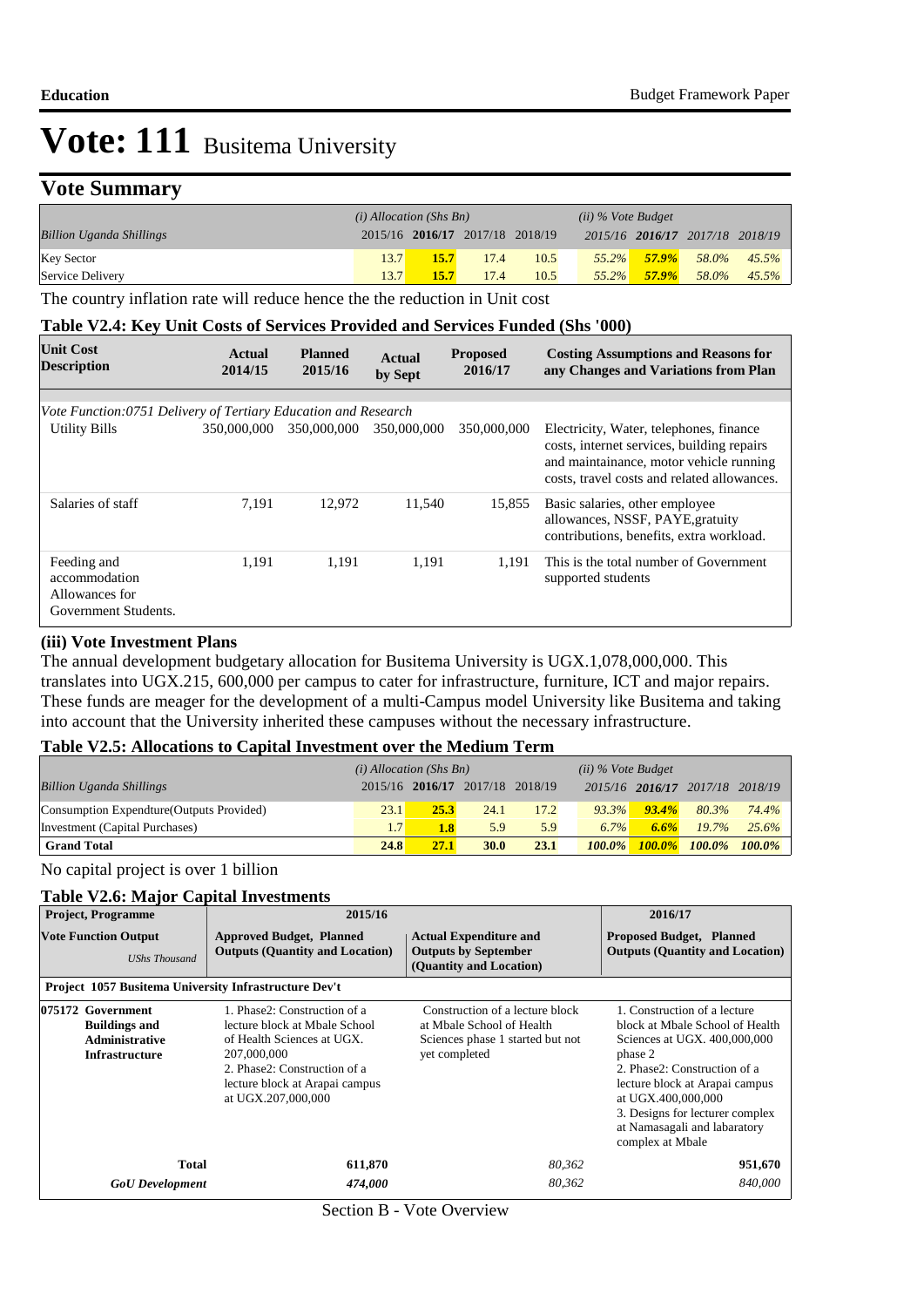## **Vote Summary**

| <b>Project, Programme</b>                           | 2015/16                                                                   |                                                                                         | 2016/17                                                                   |
|-----------------------------------------------------|---------------------------------------------------------------------------|-----------------------------------------------------------------------------------------|---------------------------------------------------------------------------|
| <b>Vote Function Output</b><br><b>UShs Thousand</b> | <b>Approved Budget, Planned</b><br><b>Outputs (Quantity and Location)</b> | <b>Actual Expenditure and</b><br><b>Outputs by September</b><br>(Quantity and Location) | <b>Proposed Budget, Planned</b><br><b>Outputs (Quantity and Location)</b> |
| <b>External Financing</b>                           |                                                                           |                                                                                         |                                                                           |
| NTR                                                 | 137.870                                                                   |                                                                                         | 111.670                                                                   |

#### **(iv) Vote Actions to improve Priority Sector Outomes**

The University will focus on investment in ICT infrastructure to reduce the costs of managing a multicampus model University. This will also help in integrating ICT in learning e.g e-learning

#### **Table V2.7: Priority Vote Actions to Improve Sector Performance**

| <b>2015/16 Planned Actions:</b>                                                                                                                                                                | 2015/16 Actions by Sept:                                                                                                                                                                                  | 2016/17 Planned Actions:                                                                                          | <b>MT Strategy:</b>                                                                                                                            |
|------------------------------------------------------------------------------------------------------------------------------------------------------------------------------------------------|-----------------------------------------------------------------------------------------------------------------------------------------------------------------------------------------------------------|-------------------------------------------------------------------------------------------------------------------|------------------------------------------------------------------------------------------------------------------------------------------------|
| Sector Outcome 2: Improved equitable access to education                                                                                                                                       |                                                                                                                                                                                                           |                                                                                                                   |                                                                                                                                                |
|                                                                                                                                                                                                | Vote Function: 0751 Delivery of Tertiary Education and Research                                                                                                                                           |                                                                                                                   |                                                                                                                                                |
| VF Performance Issue:                                                                                                                                                                          | Inadequate funding in areas such as Reasearch and Capital development (ICT, Buildings,<br>Equipment, etc.)                                                                                                |                                                                                                                   |                                                                                                                                                |
| Lobby government and other<br>development partners for<br>more budgetary provisions.<br>The University is finalizing<br>its business plan to enable the<br>commercialization of her<br>assets. | Academic staff from Faculties<br>of Engineering and Faculty of<br>Agriculture and Animal<br>science were trained in<br>proposal writing, this has built<br>capacity of staff to mobilise<br>donor funding | Lobby government and other<br>development partners for more<br>budgetary provisions.                              | Capital development plans<br>(proposals) to be submitted to<br>the MOES to help<br>Government identify<br>development partners for<br>funding. |
|                                                                                                                                                                                                | Sector Outcome 3: Improved effectiveness and efficiency in delivery of the education services                                                                                                             |                                                                                                                   |                                                                                                                                                |
|                                                                                                                                                                                                | Vote Function: 07 51 Delivery of Tertiary Education and Research                                                                                                                                          |                                                                                                                   |                                                                                                                                                |
| VF Performance Issue:                                                                                                                                                                          | Multi-campus model <i>i.e</i> various campuses spread across the region.                                                                                                                                  |                                                                                                                   |                                                                                                                                                |
| To instal Wide Area Network<br>(WAN) and dcentralise<br>operations functions.                                                                                                                  | The installation of LAN was<br>completed at Busitema<br>Campus and Arapai campus<br>will be installed in the second<br>quarter                                                                            | To instal Wide Area Network<br>(WAN) and dcentralise<br>operations functions.                                     | To instal Wide Area Network<br>(WAN) and dcentralise<br>operations functions.                                                                  |
| VF Performance Issue:                                                                                                                                                                          | Understaffing especially at senior levels.                                                                                                                                                                |                                                                                                                   |                                                                                                                                                |
| To build capacitgy by training<br>staff at lower levels to gain<br>promotion.                                                                                                                  | The University promoted four<br>teaching assistants to the level<br>of lecturer and the promotion<br>process will continue in a<br>phased manner based on the                                             | To attract staff at senior levels<br>by offering competitive<br>salaries (enhanced) and other<br>fringe benefits. | To build capacitgy by training<br>staff at lower levels to gain<br>promotion.                                                                  |

### *V3 Proposed Budget Allocations for 2016/17 and the Medium Term*

*This section sets out the proposed vote budget allocations for 2016/17 and the medium term, including major areas of expenditures and any notable changes in allocations.* 

### **Table V3.1: Past Outturns and Medium Term Projections by Vote Function\***

|                                                  | 2014/15<br><b>Outturn</b> | 2015/16<br>Spent by<br>Appr.<br><b>Budget</b><br><b>End Sept</b> |       | 2016/17 | <b>MTEF Budget Projections</b><br>2018/19<br>2017/18 |        |
|--------------------------------------------------|---------------------------|------------------------------------------------------------------|-------|---------|------------------------------------------------------|--------|
| Vote: 111 Busitema University                    |                           |                                                                  |       |         |                                                      |        |
| 0751 Delivery of Tertiary Education and Research | 15.221                    | 24.814                                                           | 4.169 | 27.108  | 29.961                                               | 23.083 |
| <b>Total for Vote:</b>                           | 15.221                    | 24.814                                                           | 4.169 | 27.108  | 29.961                                               | 23.083 |

#### **(i) The Total Budget over the Medium Term**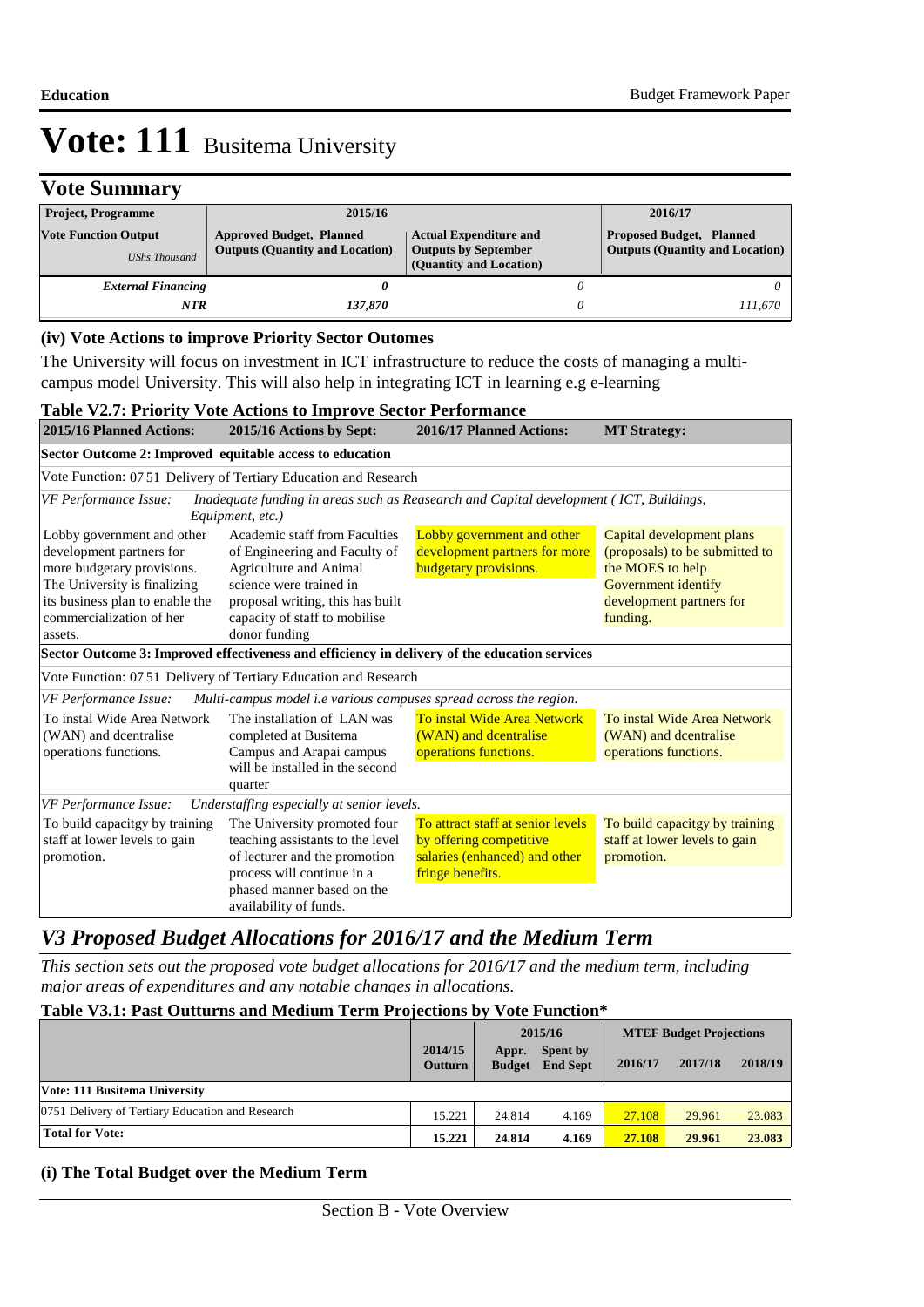### **Vote Summary**

The University resource envelope has been increasing over the years. The increment is mainly on wage as result of salary enhancement. There is need to increase on development funds to ensure that the University can put up infrastructure that will trains students with modern skills in ever changing environment.

### **(ii) The major expenditure allocations in the Vote for 2016/17**

The University budget will continue to focus on teaching and training by offering courses that are relevant to the country

### **(iii) The major planned changes in resource allocations within the Vote for 2016/17**

The University will focus on investment in ICT infrastructure to reduce the costs of managing a multicampus model University. This will also help in integrating ICT in learning e.g e-learning

|  |  |  | Table V3.2: Key Changes in Vote Resource Allocation |
|--|--|--|-----------------------------------------------------|
|  |  |  |                                                     |

| Changes in Budget Allocations and Outputs from 2015/16 Planned Levels:<br>Justification for proposed Changes in<br>2018/19<br><b>Expenditure and Outputs</b><br>2016/17<br>2017/18                                                                                                                     |                                                                                                                                                                                                                                                                                                          |                                                                                                                                                                                                                                                    |                                                                         |                                                                                                                                                                                                                                 |  |  |  |  |
|--------------------------------------------------------------------------------------------------------------------------------------------------------------------------------------------------------------------------------------------------------------------------------------------------------|----------------------------------------------------------------------------------------------------------------------------------------------------------------------------------------------------------------------------------------------------------------------------------------------------------|----------------------------------------------------------------------------------------------------------------------------------------------------------------------------------------------------------------------------------------------------|-------------------------------------------------------------------------|---------------------------------------------------------------------------------------------------------------------------------------------------------------------------------------------------------------------------------|--|--|--|--|
| Vote Function:0701 Delivery of Tertiary Education and Research                                                                                                                                                                                                                                         |                                                                                                                                                                                                                                                                                                          |                                                                                                                                                                                                                                                    |                                                                         |                                                                                                                                                                                                                                 |  |  |  |  |
| Output:                                                                                                                                                                                                                                                                                                | 0751 01 Teaching and Training                                                                                                                                                                                                                                                                            |                                                                                                                                                                                                                                                    |                                                                         |                                                                                                                                                                                                                                 |  |  |  |  |
| <b>UShs Bn:</b><br>The University student<br>population is projected to<br>increase as a result of<br>increase in programs. This<br>will increase the cost of<br>teaching and learning.                                                                                                                | $2.812$ UShs Bn:<br>The University student<br>population is projected to<br>increase as a result of<br>increase in programs. This<br>will increase the cost of<br>teaching and learning.                                                                                                                 | $3.029$ UShs Bn:<br>The University will focus<br>on training hands on<br>the skills mix of the<br>country. The University<br>student population is<br>projected to increase as a<br>result of increase in<br>the cost of teaching and<br>learning. | $-3.849$<br>programs that will improve<br>programs. This will increase  | This trimming down the peril of<br>mismatch between the curriculum at the<br>tertiary institutions and the labour<br>market requirements. This will reduce<br>on high graduate unemployment rates<br>on Uganda's labour market. |  |  |  |  |
| Output:                                                                                                                                                                                                                                                                                                | 0751 02 Research, Consultancy and Publications                                                                                                                                                                                                                                                           |                                                                                                                                                                                                                                                    |                                                                         |                                                                                                                                                                                                                                 |  |  |  |  |
| <b>UShs Bn:</b><br>The University is going to<br>receive funds from HEST<br>project which will focus on<br>staff development and their<br>research will be funded.<br>Also there is need for the<br>University academic staff to<br>mobilize more funding for<br>research through proposal<br>writing. | $-0.175$ UShs Bn:<br>The University is going to<br>receive funds from HEST<br>project which will focus on<br>staff development and their<br>research will be funded.<br>Also there is need for the<br>University academic staff to<br>mobilize more funding for<br>research through proposal<br>writing. | $-0.163$ UShs Bn.<br>The University is going to<br>receive funds from HEST<br>staff development and their<br>research will be funded.<br>Also there is need for the<br>mobilize more funding for<br>research through proposal<br>writing.          | $-0.163$<br>project which will focus on<br>University academic staff to | provide a framework for public, private<br>sector interface in the promotion of<br>education as a business and promoting<br>the development of a knowledge-based<br>economy                                                     |  |  |  |  |
| Output:<br>0751 03 Outreach                                                                                                                                                                                                                                                                            |                                                                                                                                                                                                                                                                                                          |                                                                                                                                                                                                                                                    |                                                                         |                                                                                                                                                                                                                                 |  |  |  |  |
| <b>UShs Bn:</b><br>The university will establish The university will establish The university will establish<br>outreach linkages with the<br>neighboring communities<br>and encourage parternships                                                                                                    | $-0.147$ UShs Bn:<br>outreach linkages with the<br>neighboring communities<br>and encourage parternships                                                                                                                                                                                                 | $-0.102$ UShs Bn:<br>outreach linkages with the<br>neighboring communities                                                                                                                                                                         | and encourage parternships                                              | -0.102 enhance research and innovations in<br>areas hence increase in incomes of<br>households                                                                                                                                  |  |  |  |  |
| Output:<br>0751 04 Students' Welfare                                                                                                                                                                                                                                                                   |                                                                                                                                                                                                                                                                                                          |                                                                                                                                                                                                                                                    |                                                                         |                                                                                                                                                                                                                                 |  |  |  |  |
| <b>UShs Bn:</b><br>The welfare of students will The welfare of students will The welfare of students will<br>increase based on increase<br>in student number                                                                                                                                           | $-0.641$ UShs Bn:<br>increase based on increase<br>in student number                                                                                                                                                                                                                                     | $0.759$ UShs Bn:<br>increase based on increase<br>in student number                                                                                                                                                                                |                                                                         | 0.759 This will reduce on strikes in University                                                                                                                                                                                 |  |  |  |  |
| Output:                                                                                                                                                                                                                                                                                                | 0751 05 Administration and Support Services                                                                                                                                                                                                                                                              |                                                                                                                                                                                                                                                    |                                                                         |                                                                                                                                                                                                                                 |  |  |  |  |
| <b>UShs Bn:</b><br>The University has<br>embraced e-governance to<br>improve on efficiency and                                                                                                                                                                                                         | $0.327$ UShs Bn:<br>The University has<br>embraced e-governance to<br>improve on efficiency and                                                                                                                                                                                                          | $-2.616$ UShs Bn:<br>The University has<br>embraced e-governance to<br>improve on efficiency and                                                                                                                                                   |                                                                         | -2.616 To promote effeciency and effectiveness<br>in providing public services                                                                                                                                                  |  |  |  |  |

Section B - Vote Overview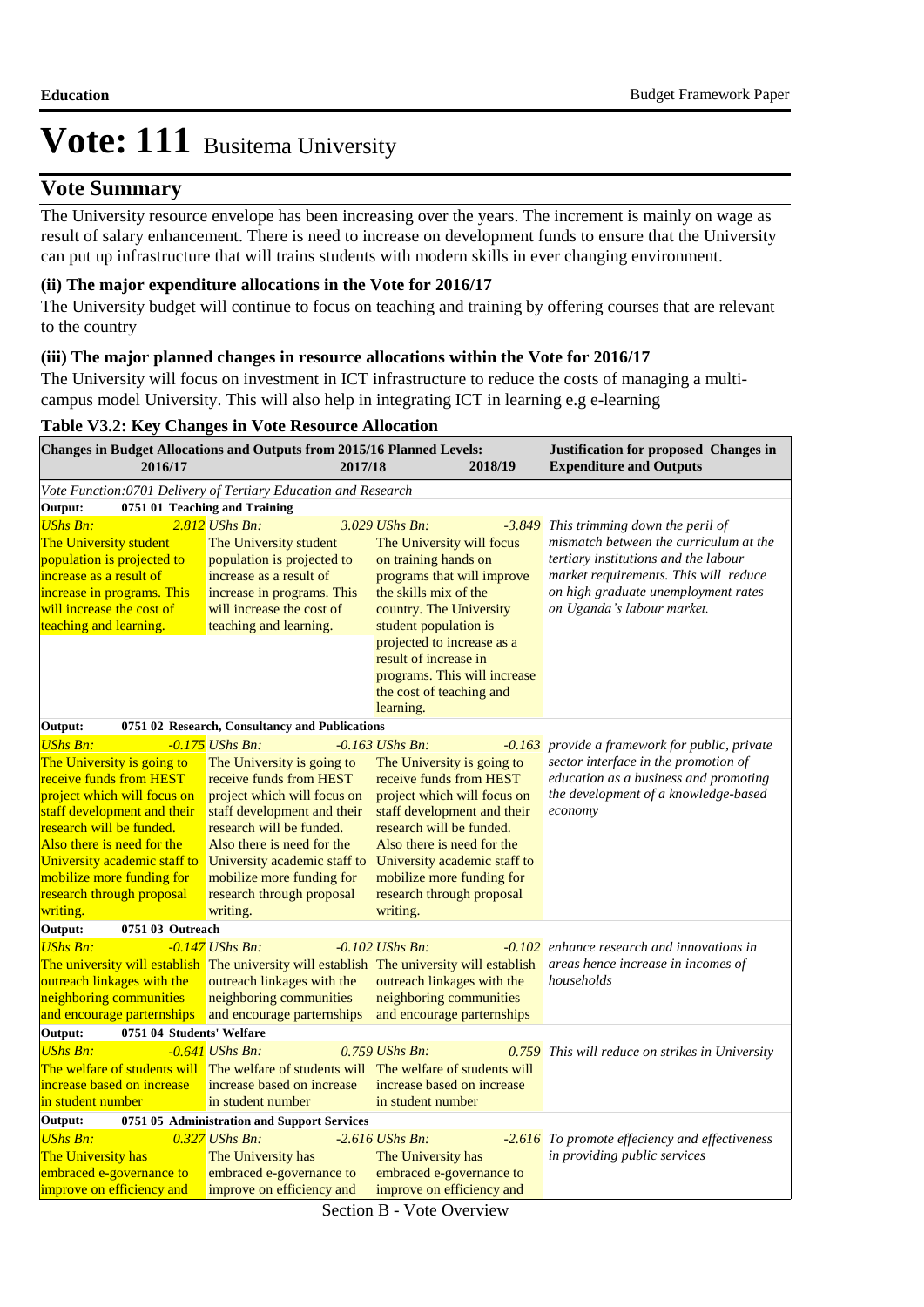### **Vote Summary**

| <b>Changes in Budget Allocations and Outputs from 2015/16 Planned Levels:</b> |                |                | <b>Justification for proposed Changes in</b> |                                |  |
|-------------------------------------------------------------------------------|----------------|----------------|----------------------------------------------|--------------------------------|--|
| 2016/17                                                                       |                | 2017/18        | 2018/19                                      | <b>Expenditure and Outputs</b> |  |
| cost reduction                                                                | cost reduction | cost reduction |                                              |                                |  |

### *V4: Vote Challenges for 2016/17 and the Medium Term*

*This section sets out the major challenges the vote faces in 2016/17 and the medium term which the vote has been unable to address in its spending plans.*

The increased inflation increased the Unit cost of inputs hence affection most of the planned outputs. The annual development budgetary allocation for Busitema University is UGX.1,078,000,000. This translates into UGX.215, 600,000 per campus to cater for infrastructure, furniture, ICT and major repairs. These funds are meager for the development of a multi-Campus model University like Busitema and taking into account that the University inherited these campuses without the necessary infrastructure.

#### *V5: Vote Cross-Cutting Policy and Other Budgetary Issues* **Additional Outputs and Funding Justification of Requirement for Additional Requirements for Funding and Outputs in 2016/17:** *Vote Function:0701 Delivery of Tertiary Education and Research* **Output: 0751 01 Teaching and Training** *UShs Bn: 24.700* COMMERCIALIZATION OF AGRICULTURE PROJECT (Arapai) - UGX 4,205,394,900 ESTABLISHMENT OF A SELF-SUSTAINING BIOMEDICAL DIAGNOSTICS SKILLING CENTER IN EASTERN UGANDA (Mbale)- UGX 7,100,00,000  *The salary increament for both academic and non academic staff as promised by the President. Secondly, the annual development budgetary allocation for Busitema University is UGX.1,078,000,000. This translates into UGX.215, 600,000 per campus to cater for infrastructure, furniture, ICT and major repairs. These funds are meager for the development of a multi-Campus model University like Busitema and taking into account that the University inherited these campuses without the necessary infrastructure. The ADB-HEST project mainly benefits Busitema campus and to a limited extent Nangongera. The project expected to have limited impact compared to Universities which are of a single campus model. NDPII and Vision 2040, requires training institutions to develop human capacity with employable skills that are critical for socioeconomic transformation of the country. Training institution can't achieve this milestone if the government does not invest in the infrastructure that helps them in providing of practical, handson, outreach and research activities. The establishment of a selfsustaining Biomedical Diagnostics Skilling Center (Mbale) and Commercialization of Agriculture Project (Arapai) are in line with Uganda Vision 2040, NDPII and Skilling Uganda. These projects will transform Eastern Uganda and Ugandan Society from a Peasant to a Modern and Prosperous Country. The projects aim at trimming down the peril of mismatch between the curriculum at the tertiary institutions and the labour market requirements, which explains the high graduate unemployment rates on Uganda's labour market. In addition the projects will; a) enhance research and innovations in areas of agriculture and health b) augment sustainable and equitable development of the people through modern agricultural and good health practices c) provide a framework for public, private sector interface in the promotion of education as a business and promoting the development of a knowledge-based economy d) transformation of the agricultural sector from subsistence to commercial through mechanization and introduction of modern irrigation system e) Increasing household incomes and promoting equity f) promoting sustainable population and use of the environment. The projects*

#### **Table V4.1: Additional Output Funding Requests**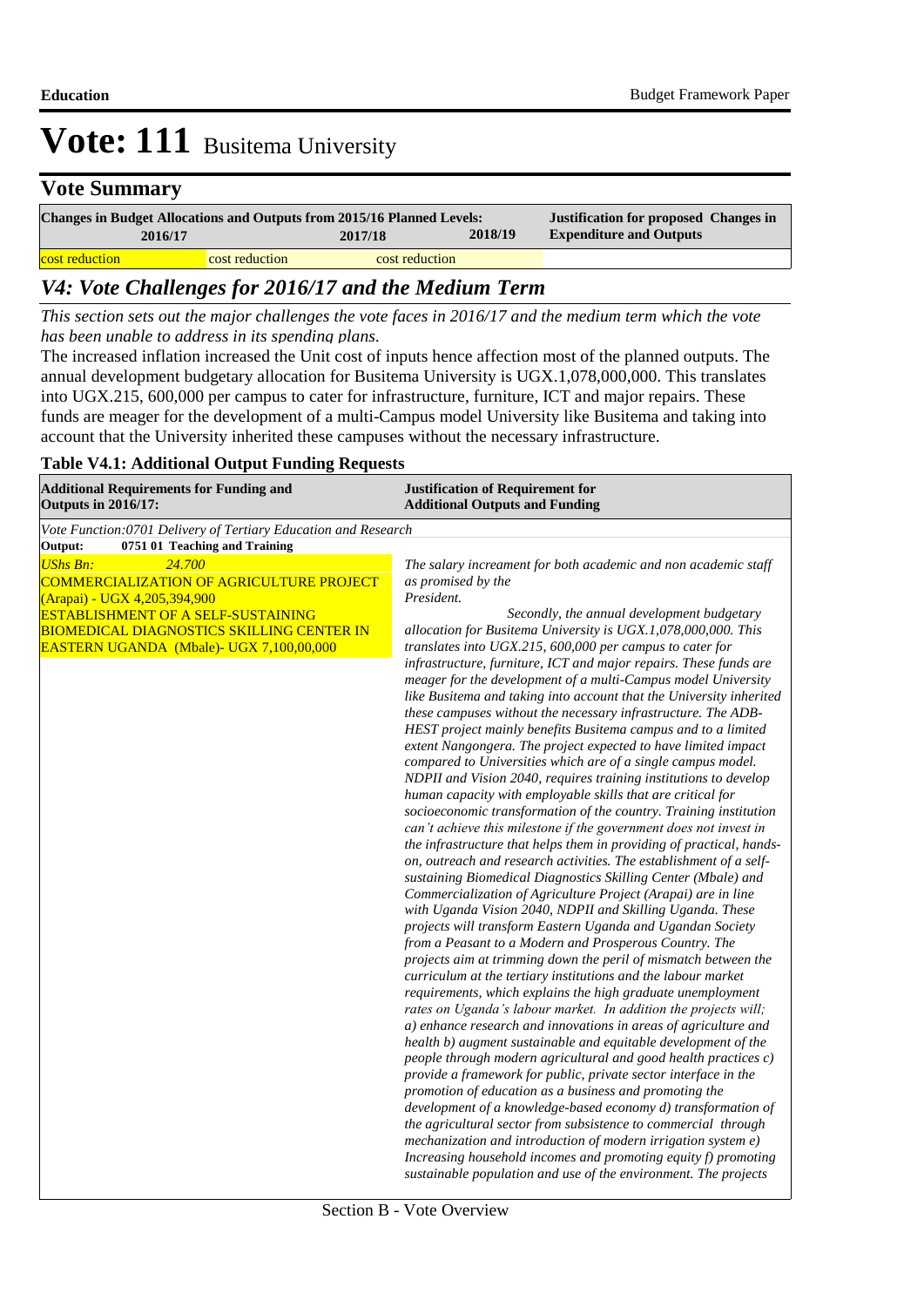## **Vote Summary**

| <b>Additional Requirements for Funding and</b><br><b>Outputs in 2016/17:</b> |                                                                  | <b>Justification of Requirement for</b><br><b>Additional Outputs and Funding</b>                                                                                                                                                                                                                                                                                                                                                                                                                                                                                                                                                                                                                                                                                                                                                                                                                                                                                                                                                                                                                        |
|------------------------------------------------------------------------------|------------------------------------------------------------------|---------------------------------------------------------------------------------------------------------------------------------------------------------------------------------------------------------------------------------------------------------------------------------------------------------------------------------------------------------------------------------------------------------------------------------------------------------------------------------------------------------------------------------------------------------------------------------------------------------------------------------------------------------------------------------------------------------------------------------------------------------------------------------------------------------------------------------------------------------------------------------------------------------------------------------------------------------------------------------------------------------------------------------------------------------------------------------------------------------|
|                                                                              |                                                                  | are also in line with other government innervations like wealth<br>creation and strengthening regional hospitals since the<br>Biomedical Diagnostics Skilling Center will be located near<br>Mbale regional hospital.                                                                                                                                                                                                                                                                                                                                                                                                                                                                                                                                                                                                                                                                                                                                                                                                                                                                                   |
| Output:                                                                      | 0751 02 Research, Consultancy and Publications                   |                                                                                                                                                                                                                                                                                                                                                                                                                                                                                                                                                                                                                                                                                                                                                                                                                                                                                                                                                                                                                                                                                                         |
| <b>UShs Bn:</b>                                                              |                                                                  | To increase research activities, this being one of the core<br>functions of the University. There is need to match research with<br>the industry to improve on the utilization of the research findings.<br>This approach requires substantial investment in research                                                                                                                                                                                                                                                                                                                                                                                                                                                                                                                                                                                                                                                                                                                                                                                                                                   |
| Output:                                                                      | 0751 05 Administration and Support Services                      |                                                                                                                                                                                                                                                                                                                                                                                                                                                                                                                                                                                                                                                                                                                                                                                                                                                                                                                                                                                                                                                                                                         |
| <b>UShs Bn:</b>                                                              |                                                                  | According to the University's Terms and Conditions of Service,<br>all staff were hired on contractual basis and they were entitled to<br>gratuity at the rate of 25% of the annual gross salary, effective 1st<br><i>July 2009.</i><br>During the budgeting process for the Financial Years: 2009/2010,<br>2010/2011, 2011/2012 and 2012/2013, there was no provision for<br>this item partly due to financial constraints arising from the<br>limited indicative expenditure ceilings for the non-wage recurrent<br>budget. The gratuity payments due stood at UGX 3.0bn as at 30th<br>June 2013. Though the University has changed its Terms and<br>Conditions of Service from contract to permanent except for the                                                                                                                                                                                                                                                                                                                                                                                   |
|                                                                              |                                                                  | officers of the University to reduce on accrual of gratuity.                                                                                                                                                                                                                                                                                                                                                                                                                                                                                                                                                                                                                                                                                                                                                                                                                                                                                                                                                                                                                                            |
| Output:                                                                      | 0751 72 Government Buildings and Administrative Infrastructure   |                                                                                                                                                                                                                                                                                                                                                                                                                                                                                                                                                                                                                                                                                                                                                                                                                                                                                                                                                                                                                                                                                                         |
| <b>UShs Bn:</b>                                                              |                                                                  | The government of Uganda is in dire need of increasing the<br>quantity, quality and retention of graduates with specific skills in<br>order to address the health care needs of the country. This<br>requires heavy investment infrastructure development. This is<br>contrary to annual development budgetary allocation for<br>Busitema University which is UGX.1,078,000,000. This translates<br>into UGX.168,000,000 per campus to cater for infrastructure,<br>furniture, computer and major repairs. These funds are meager<br>for the development of Multi-Campus model University like<br>Busitema and taking into account that the University inherited<br>these campuses without the necessary infrastructure. In addition,<br>the Mbale-Faculty of Health Sciences which kicked off this FY<br>2013/14, there was no additional allocation for development<br>component. The critical development needs of the University are;<br>i. Construction of Medical Complex at Mbale UGX. 2,000,000,000<br>ii. Construction of lecture and administrative block at Namasagali<br>UGX. 1,500,000,000 |
| Output:                                                                      | 0751 76 Purchase of Office and ICT Equipment, including Software |                                                                                                                                                                                                                                                                                                                                                                                                                                                                                                                                                                                                                                                                                                                                                                                                                                                                                                                                                                                                                                                                                                         |
| <b>UShs Bn:</b>                                                              |                                                                  | The University offers degree courses in Computer Engineering<br>and Computer studies, hence, the need for modern ICT<br>infrastructure for teaching, communication and management.<br>This requires UGX.4.125bn for this purpose. With the coming of e-<br>governance there need to connect the University campuses on the<br>fiber cable this is estimated at UGX.5.7bn                                                                                                                                                                                                                                                                                                                                                                                                                                                                                                                                                                                                                                                                                                                                |
| Output:                                                                      | 0751 77 Purchase of Specialised Machinery & Equipment            |                                                                                                                                                                                                                                                                                                                                                                                                                                                                                                                                                                                                                                                                                                                                                                                                                                                                                                                                                                                                                                                                                                         |
| <b>UShs Bn:</b>                                                              |                                                                  | To rehabilitate and retool the mechanical workshop at the main<br>campus. Rehabilitation requires UGX. 0.721bn while retooling<br>requires UGX. 3.591bn.                                                                                                                                                                                                                                                                                                                                                                                                                                                                                                                                                                                                                                                                                                                                                                                                                                                                                                                                                |

*This section discusses how the vote's plans will address and respond to the cross-cutting policy, issues of gender and equity; HIV/AIDS; and the Environment, and other budgetary issues such as Arrears and NTR..*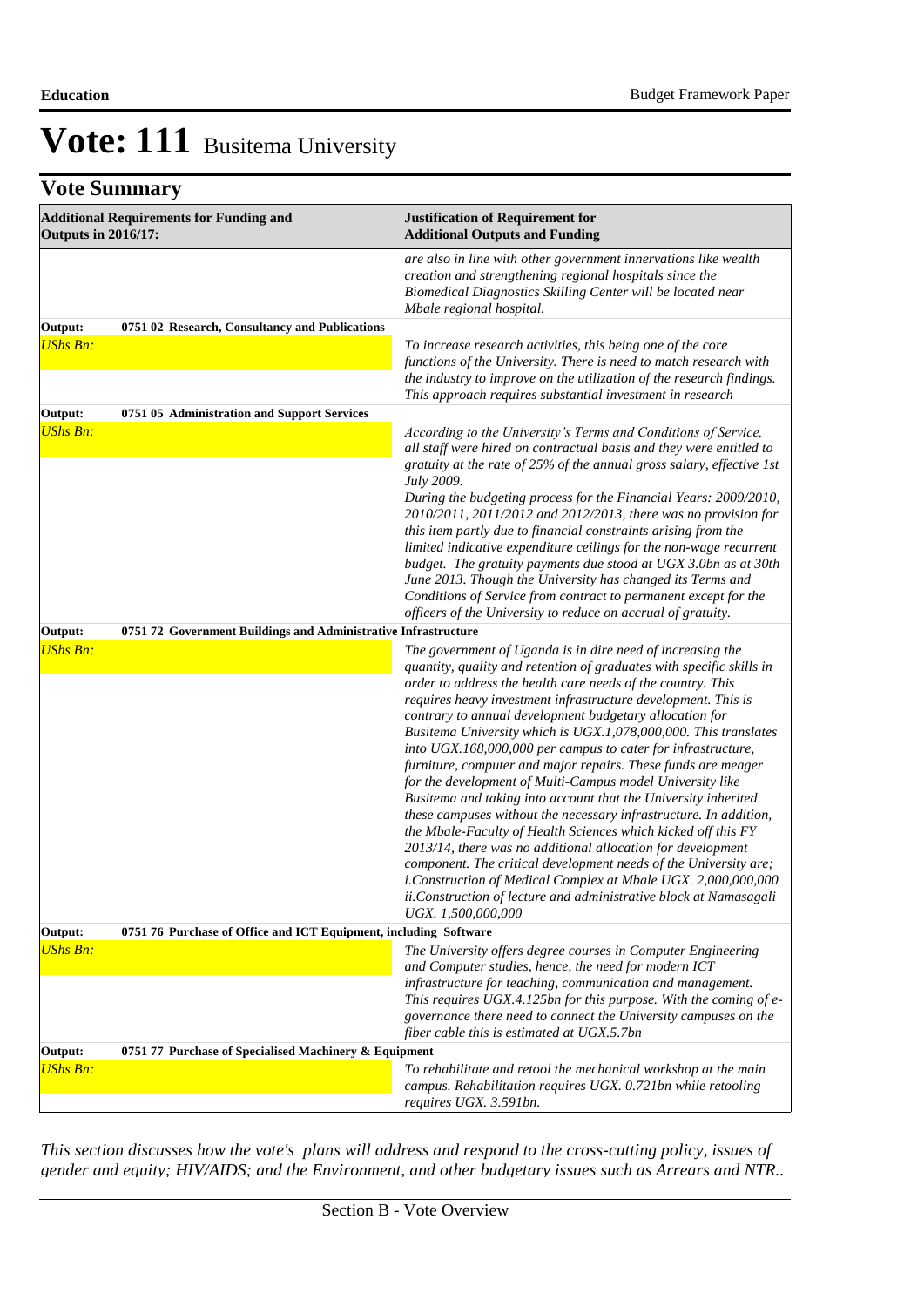### **Vote Summary**

### **(i) Cross-cutting Policy Issues**

*(i) Gender and Equity*

**Objective:** Creating a gender responsive environment

Issue of Concern : Mix Sanitation facilities for both males and females

*Proposed Intervensions* 

-2 Incinerators constructed at Arapai and Nangongera

-20 toilets labelled (Male/female) *Budget Allocations*  UGX billion

-Number of incinerators constructed -Number of toilets labelled *Performance Indicators*

**Objective:** To provide framework for interventions on Gender issues

Issue of Concern : Lack of gender policy can not allow implantation of integrated gender innervations

*Proposed Intervensions* 

Gender policy reviewed developed

-5 Consultative Meetings with committee members ,

-Presenting the policies to

0.05 *Budget Allocations*  UGX billion

Performance Indicators gender policy in place

**Objective:** To increase knowledge on gender/SPN in the University community

Issue of Concern : Limited information on gender issues

*Proposed Intervensions* 

-620 staff members/2600 students sensitised and trained -6 Training workshops/conferences conducted E-

sensitisation on gender, (Electronic messages on University computer and phones for staff and students -Upload gender on University website quarterly

-creating accounts and updating information on social media

0.03 *Budget Allocations*  UGX billion

Performance Indicators Reports

*(ii) HIV/AIDS*

**Objective:** ii. To provide counseling and emotional support services to the infected and affected persons

Issue of Concern : Lack of enough support to affected

*Proposed Intervensions* 

Counselling and Testing sessions carried out in 6 campuses (155 staff and 650 students)

0.03 *Budget Allocations* UGX billion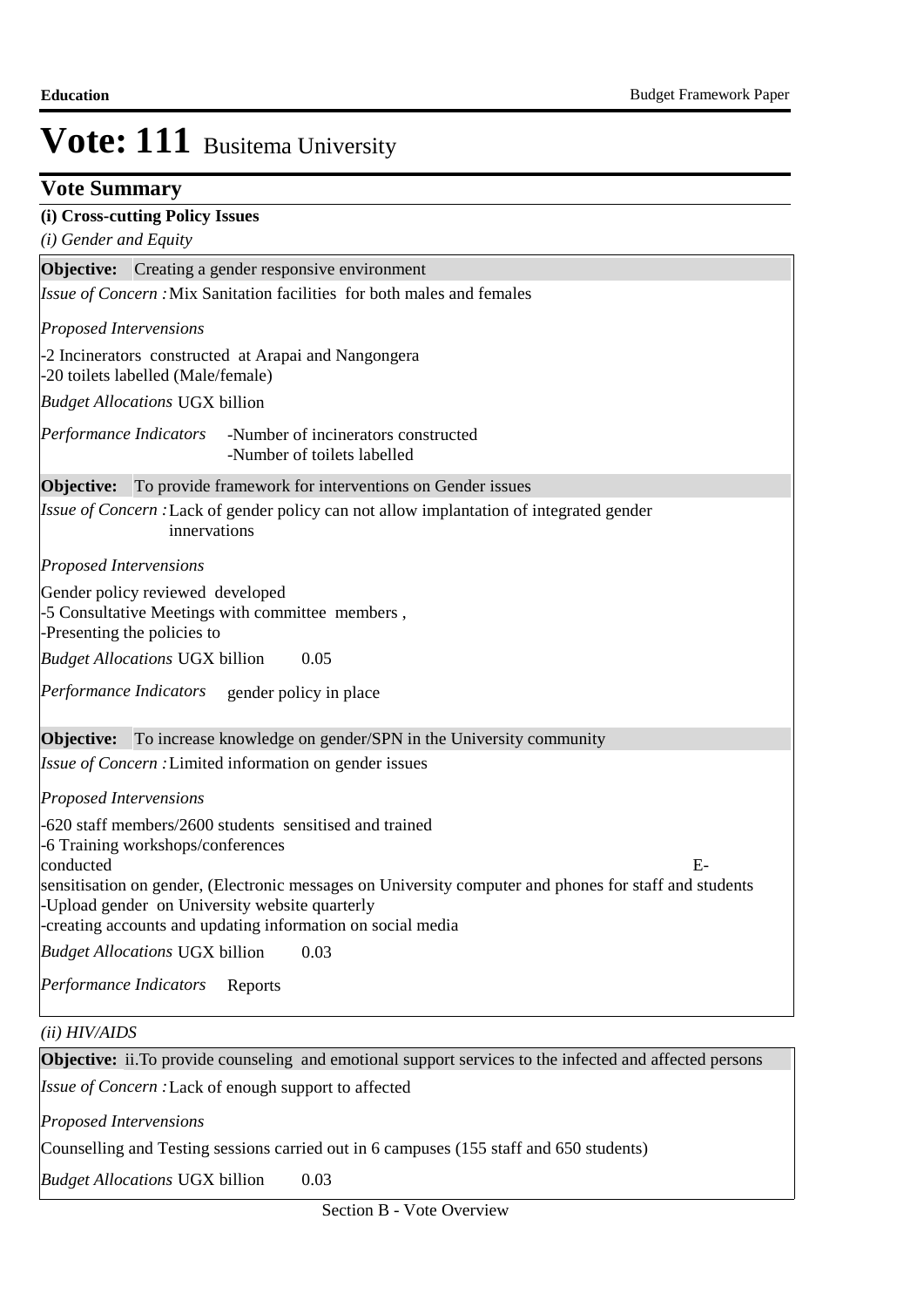### **Vote Summary**

| Performance Indicators | Reports of consultative meetings   |
|------------------------|------------------------------------|
|                        | -Minutes of management and council |

**Objective:** i. To reduce new infections, transmissions through HIV/AIDS awareness and sensitization

Issue of Concern : Limited knowledge on HIV/AIDS

*Proposed Intervensions* 

-620 staff sensitized about HIV/AIDS and sexual harassment -At least 2 collaborators identified -At least 5 HIV/AIDS clubs created

-5 HIV/AID counseling and sensitization desks created

0.03 *Budget Allocations*  UGX billion

Performance Indicators Reports

*(iii) Environment*

**Objective:** To reduce on environmental impacts in the community

Issue of Concern : Reduction of tree coverage in the region

*Proposed Intervensions* 

The University will carry out sensitization on communities around the University on utilization of environment mainly with rice farmers. Tree planting will be carried out as part of the outreach activities for the University. The support to Muvule project campaign will continue in the region and the University will continue to provide seedlings to the community. In addtion The University through its project Identification and Analysis of land Degradation Dots pots, their Socio-economical and Physical controls and Implications in the Mt Rwenzori Region Will continue at setting the scene for integrated research on land degradation processes and sustainable land management in the hilly landscape of the Rwenzori region in Western Uganda by identifying key land degradation processes and the zones most affected (hotspots). Community-based diagnosis of land degradation processes, their potential causes and their impact on food security and sustainable land management for local families will be carried out

0.06 *Budget Allocations*  UGX billion

Performance Indicators Number of trees planted and number of farmers sensetised

#### **(ii) Payment Arrears**

The table below shows all the payment arrears outstanding for the Vote:

Gratuity Arrears UGX 3.0bn-The absence of the budgetary provision in the earlier years was due to financial constraints.

Salary Arrears of Non- teaching staff of UGX. 2,228,697,381 which came as result of increasing salaries for academic staff living out non teaching staff

### **(ii) Non Tax Revenue Collections**

The table below shows Non-Tax Revenues that will be collected under the Vote: